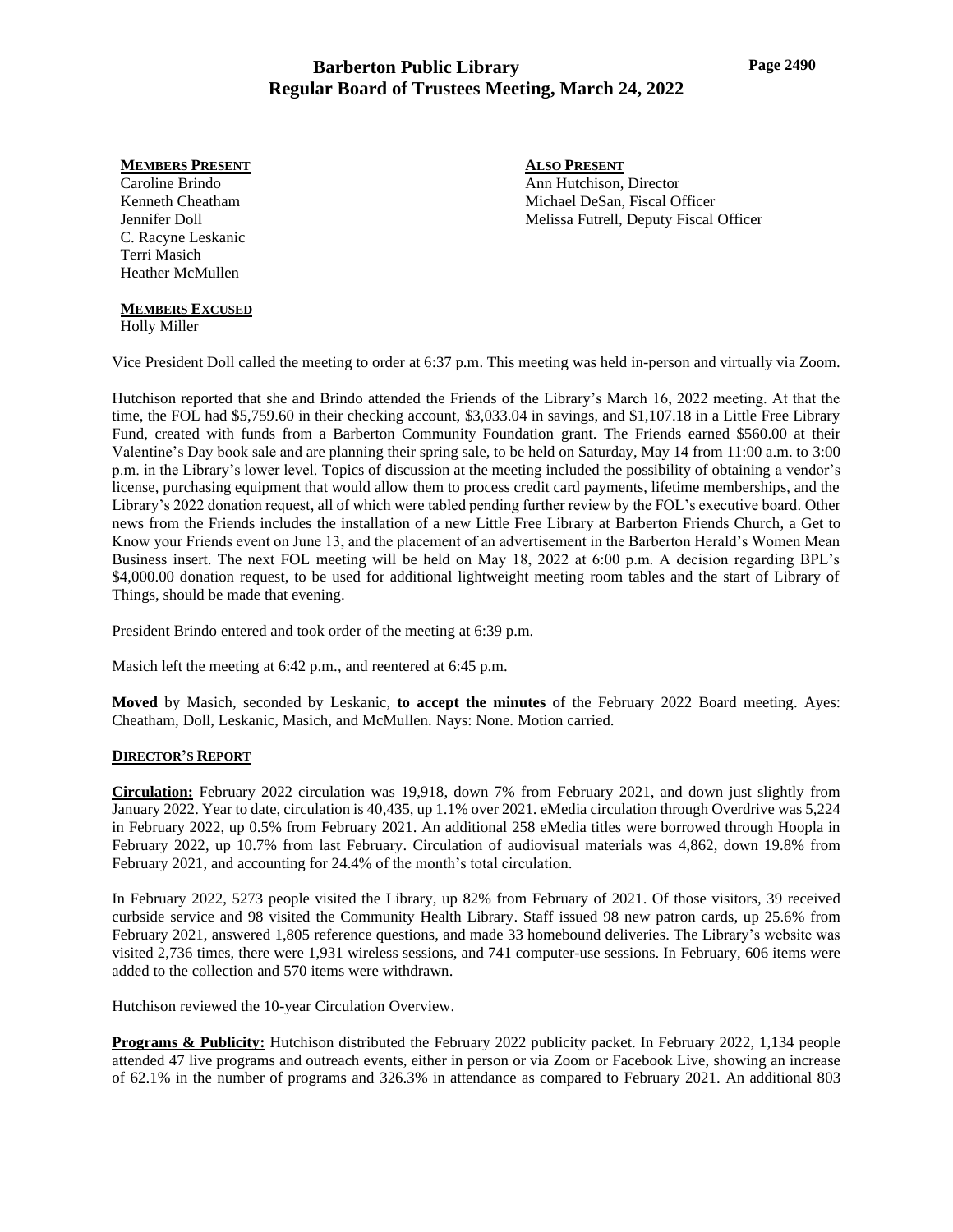people participated in or viewed 20 passive and recorded programs and outreach events in February, for a total of 1,937 participants at 67 events. Additionally, 389 people attended 38 non-Library programs in February 2022.

Upcoming programs of note include a Youth Tech Lab, presented by NEO-RLS, on April 27, 2022 at 4:30 p.m.

#### **Donations:**

Jennifer Sebe - 85 DVDs Anonymous - \$2.00, 3 audiobooks, 627 books, 16 CDs, 58 DVDs, 35 magazines, 26 puzzles, and 4 VHS tapes

**Moved** by Masich, seconded by McMullen, **to accept the donations**. Ayes: Doll, Cheatham, Leskanic, Masich, and McMullen. Nays: None. Motion carried.

**Mission Moment**: Hutchison shared thank you notes from Barberton Middle School students who participated in a TomTod Ideas program facilitated through Barberton City Schools and held in the Spillette Meeting Room on February 23, 2022. BPL's meeting space was used for the students to conduct interviews with community members. One student wrote that they were "humbled and grateful that you allowed almost all of the 6<sup>th</sup> graders to come to the library," another that they "had such a good time and will treasure it forever," and another remarked that they "enjoyed talking to all the people who were there and asking them questions. Most of them had good answers." Another student stated, "The library is one of my favorite places on the Earth to go to because it feels like magic. Thank you for allowing us to come and be in the magic of the library."

**Other**: Hutchison shared that National Library Week is April 3-9, 2022. The American Library Association has sponsored NLW since 1958, with the intention of celebrating the nation's libraries, library workers' contributions, and promoting library use and support. The theme for 2022 is Connect with Your Library, and comedian and actress Molly Shannon is the honorary chairperson for the event. BPL will celebrate its Founders' Day during National Library Week on Thursday, April 7. Activities for Founders' Day and NLW are being planned by staff.

Hutchison informed the Board that a Volunteer Appreciation Tea will be held on Thursday, April 21, 2022 to recognize Library Trustees, volunteers, and FOL members.

Hutchison informed the Board that the Library is still accepting applications for the vacant Children's Services Librarian and Reference Services Manager positions.

Hutchison shared that the chairs in the Spillette Meeting Room are being replaced.

Hutchison informed the Board that Library staff have seen increasingly problematic behaviors from students during a tutoring program that is held at BPL on Tuesday and Thursday afternoons. On Tuesday, Hutchison called the police due to the behavior of one student who was asked to leave the Library, and yesterday reached out to Barberton City School District Curriculum and Instructional Specialist Michael Andric. Andric was at BPL during this afternoon's tutoring session and interacted with the students. Going forward, students who are at the Library will be asked to follow the same rules that are enforced at school.

### **FISCAL OFFICER'S REPORT**

The Public Library Fund tax distribution for the month of March 2022 for the Barberton Public Library was \$81,229.00.

DeSan reviewed the financial reports, bank reconciliations, reappropriations, and bills paid for the month of February 2022.

**Moved** by Leskanic, seconded by Cheatham, **to accept the financial report, bank reconciliations, reappropriations, and bills** paid for the month of February 2022. Ayes: Cheatham, Doll, Leskanic, Masich, and McMullen. Nays: None. Motion carried.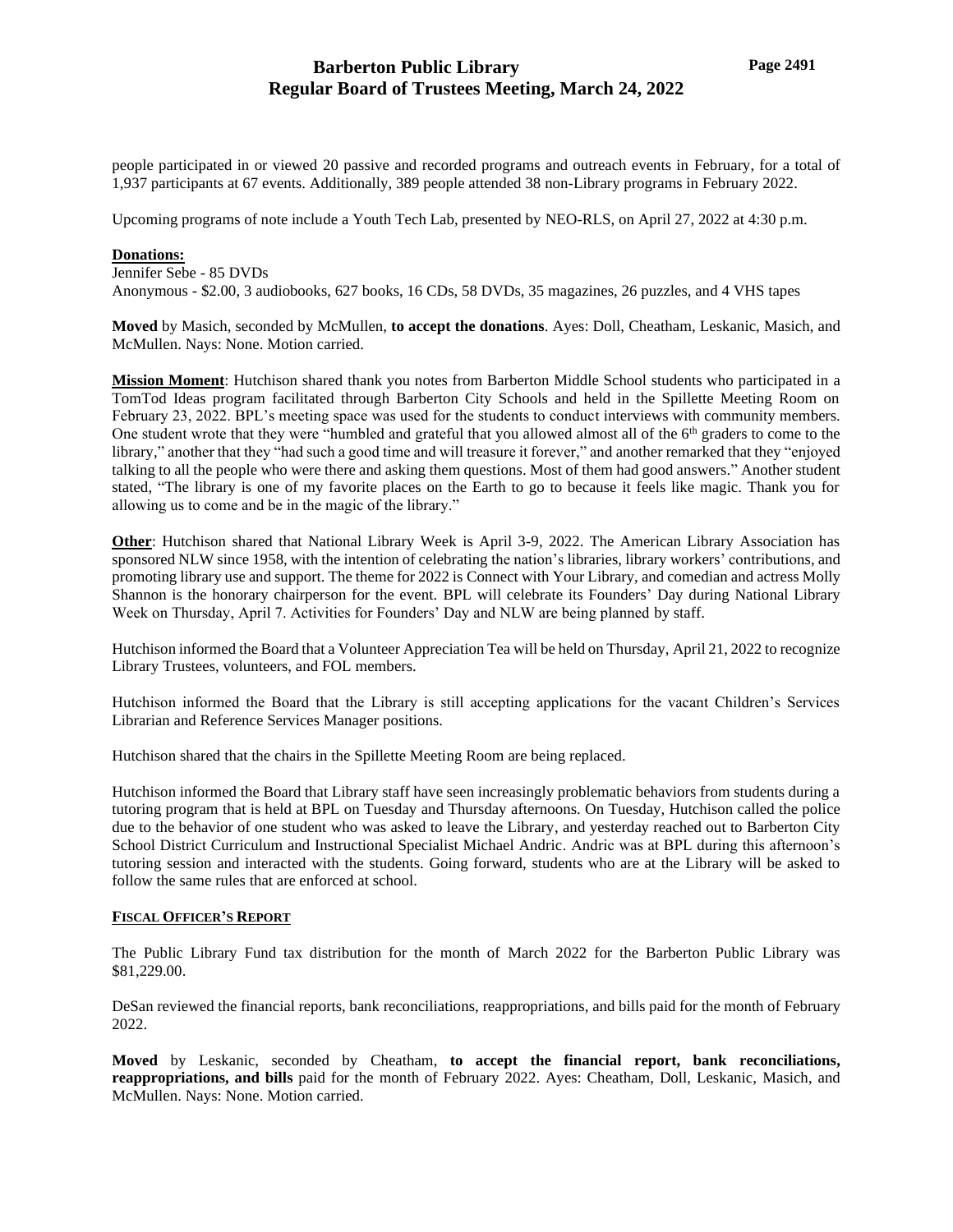**RESOLUTION 11-2022** Moved by Masich seconded by Leskanic, **to adopt the 2022 estimated revenue and permanent appropriation budget** of \$3,490,212.84 as follows:

| <b>REVENUES</b>     |                                                       |                |                    |
|---------------------|-------------------------------------------------------|----------------|--------------------|
|                     | <b>General Revenue Fund</b>                           |                |                    |
|                     | General Property Tax / RE                             | 600,000.00     | 671,339.00         |
|                     | Homestead Rollback (PT Allocation)                    | 71,339.00      |                    |
|                     | Public Library Fund (PLF)                             |                | 1,069,796.00       |
|                     | Other Income                                          |                | 50,000.00          |
|                     | <b>Total Revenue</b>                                  |                | 1,791,135.00       |
|                     |                                                       |                |                    |
|                     | Carryover of Unencumbered General Fund Balances       |                | 1,699,077.84       |
|                     | <b>TOTAL Revenue + Unencumbered Balance Carryover</b> |                | 3,490,212.84       |
|                     | Less Investments                                      |                | 500,000.00         |
|                     | <b>Funds to be Appropriated in General Fund</b>       |                | 2,990,212.84       |
|                     |                                                       |                |                    |
| <b>EXPENDITURES</b> |                                                       |                |                    |
| 100                 | <b>Library Services</b>                               |                | \$<br>1,860,609.50 |
|                     |                                                       |                |                    |
| 200                 | <b>Support Services</b>                               |                | 427,419.50         |
|                     |                                                       |                |                    |
| 760                 | <b>Capital Outlay</b>                                 |                | 650,000.00         |
| 910                 | <b>Transfers</b>                                      |                | 40,690.00          |
|                     |                                                       |                |                    |
| 930                 | <b>Contingencies</b>                                  |                | 11,493.84          |
|                     |                                                       |                |                    |
|                     | <b>Total General Fund Expenditures</b>                |                | \$<br>2,990,212.84 |
|                     |                                                       |                |                    |
|                     |                                                       |                |                    |
|                     | <b>Capital Projects</b>                               |                |                    |
| 4001                | <b>Building &amp; Equipment</b>                       | $\blacksquare$ |                    |
|                     | <b>Total All Expenditures</b>                         |                | \$<br>2,990,212.84 |
|                     | Plus Investments                                      |                | 500,000.00         |
|                     | <b>Total of All Funds</b>                             |                | \$<br>3,490,212.84 |

Ayes: Cheatham, Doll, Leskanic, Masich, and McMullen. Nays: None. Resolution adopted.

**Moved** by Doll, seconded by Masich, **to move to executive session** to consider the appointment, employment, dismissal, discipline, promotion, demotion, or compensation of an employee or official at 7:32 p.m. Roll call: Brindo, aye; Cheatham, aye; Doll, aye; Leskanic, aye; Masich, aye; McMullen, aye. Motion carried. Hutchison, DeSan, and Futrell left the meeting.